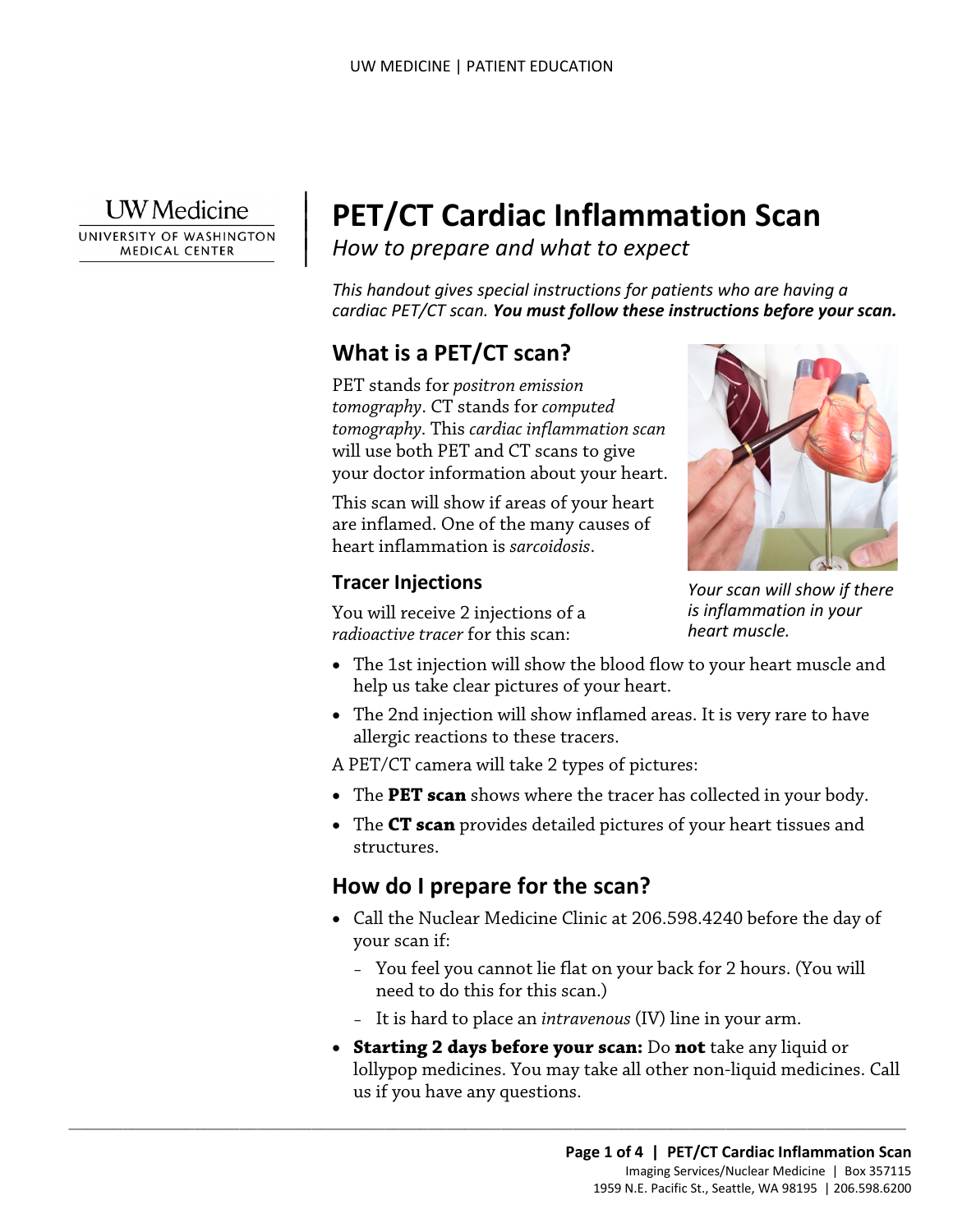- Do **not** exercise for 24 hours before your scan.
- You **MUST** follow the important food and drink instructions on page 3 of this handout starting the day before your scan.
- *If you were assigned female at birth:* Tell your provider if you are pregnant or breastfeeding, or if there is any chance you could be pregnant.

### **Food and Drink Before Your Scan**

do not or cannot follow the diet, we will need to reschedule your scan.<br>The reasons for the diet restrictions are: For this scan, you **must** strictly follow the directions on page 3. If you

- glacose (sugar) as their main source of energy. When you do not e<br>foods that provide your body with glucose, healthy heart muscle<br>cells start to use fat as their fuel supply instead of glucose. But,<br>inflamed heart muscle c • All cells in your body need energy. Healthy heart muscle cells use *glucose* (sugar) as their main source of energy. When you do not eat foods that provide your body with glucose, healthy heart muscle cells start to use fat as their fuel supply instead of glucose. But, inflamed heart muscle cells cannot use fat for fuel. Inflamed cells can only use glucose as their main source of energy.
	- When you follow the diet restrictions, you deprive your body of glucose. Your healthy heart muscle cells will then start to use fat for energy. Any inflamed heart cells will use glucose for energy.
	- For the part of this scan that looks for inflammation, radioactive glucose is injected into your vein. Only the inflamed areas of your heart will take up this radioactive glucose. The pictures we take of your heart will show where the radioactive glucose is.

#### **The Entire Day Before Your Scan**

You MUST follow food and drink instructions starting the day before your scan. The boxes on page 3 list what to eat and drink:

• The **entire day before** your scan (Step 1)

 $\_$  ,  $\_$  ,  $\_$  ,  $\_$  ,  $\_$  ,  $\_$  ,  $\_$  ,  $\_$  ,  $\_$  ,  $\_$  ,  $\_$  ,  $\_$  ,  $\_$  ,  $\_$  ,  $\_$  ,  $\_$  ,  $\_$  ,  $\_$  ,  $\_$  ,  $\_$  ,  $\_$  ,  $\_$  ,  $\_$  ,  $\_$  ,  $\_$  ,  $\_$  ,  $\_$  ,  $\_$  ,  $\_$  ,  $\_$  ,  $\_$  ,  $\_$  ,  $\_$  ,  $\_$  ,  $\_$  ,  $\_$  ,  $\_$  ,

• Starting **12 hours before** your scan (Step 2)

Call us at 206.598.4240 if you have questions about what you can and cannot do before your scan.

**The food and drink instructions on page 3 are VERY important. If you eat or drink any foods that are not listed, call us at 206.598.4240 to reschedule your scan.**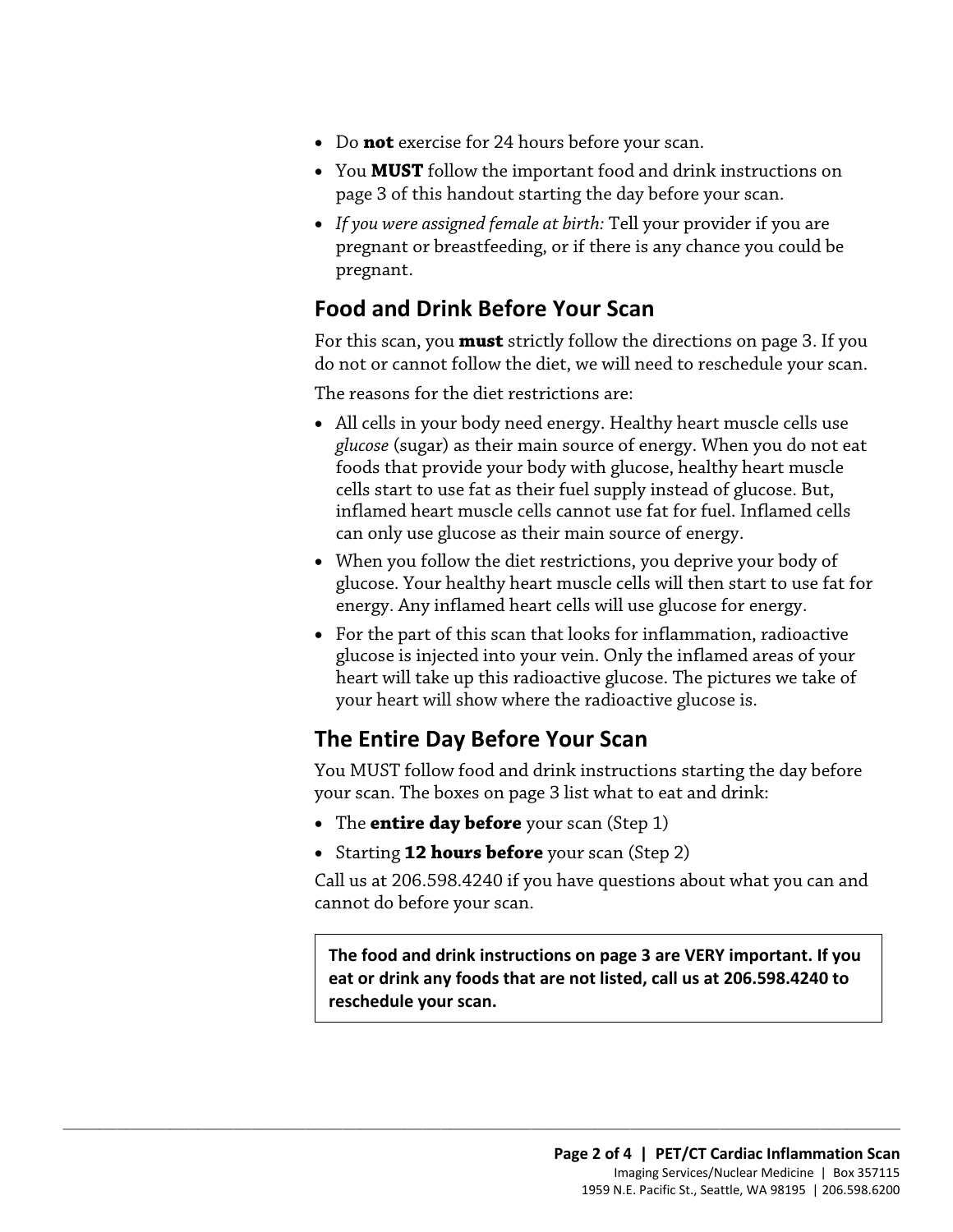## **DIET STEP**

 **meats and/or fish at least twice on that day. You MUST start your diet at midnight the day before your scan and you must eat high-fat** 

#### **Do NOT eat any carbohydrate foods.**

#### **THE ENTIRE DAY before your scan, eat ONLY proteins and fats.**

**Eat ONLY:** 

- **Plain meat (beef, steak, pork, chicken, or lamb), fish, and eggs. You may cook the meat in oil, if you wish. NO bacon, deli meats, or other processed meats.**
- **VEGANS: Eat ONLY plain tofu that has been cooked in oil (added fat is needed).**

**"Plain" means NO sauces, seasonings, dressings, or breading.** 

**Drink ONLY:** 

**• Water or plain black coffee. NO milk, cream, sugar, or other sweeteners.** 

**Medicines:** 

**!** 

• **NO chewable, liquid, or lollypop medicines. Take all other medicines with water.**



#### **Follow these instructions starting 12 hours before your scan.**

**Starting 12 HOURS before your scan:** 

- **Do NOT eat anything.**
- **You may drink water or plain coffee. NO milk, cream, sugar, or other sweeteners.**
- **Do NOT take any chewable, liquid, or lollypop medicines. You may take all other medicines with water.**
- *If you have diabetes:* **Starting 6 hours before the study, do NOT take insulin or other diabetes medicines.**  wish. NO bacon, deli meats, or other<br>
cessed meats.<br>
CESSED meats.<br>
ARS: Eat ONLY plain tofu that has been<br>
ked in oil (added fat is needed).<br>
The DO NOT take any chewable, liquid,<br>
lollypop medicines. You may take a<br>
othe

#### **IMPORTANT!**

- **You MUST eat proteins and fats the day before your scan. Do NOT fast.**
- **Do NOT eat or drink anything that is not listed above.**

 **We must reschedule your scan if you do not follow these instructions exactly.** 

 $\_$  ,  $\_$  ,  $\_$  ,  $\_$  ,  $\_$  ,  $\_$  ,  $\_$  ,  $\_$  ,  $\_$  ,  $\_$  ,  $\_$  ,  $\_$  ,  $\_$  ,  $\_$  ,  $\_$  ,  $\_$  ,  $\_$  ,  $\_$  ,  $\_$  ,  $\_$  ,  $\_$  ,  $\_$  ,  $\_$  ,  $\_$  ,  $\_$  ,  $\_$  ,  $\_$  ,  $\_$  ,  $\_$  ,  $\_$  ,  $\_$  ,  $\_$  ,  $\_$  ,  $\_$  ,  $\_$  ,  $\_$  ,  $\_$  ,